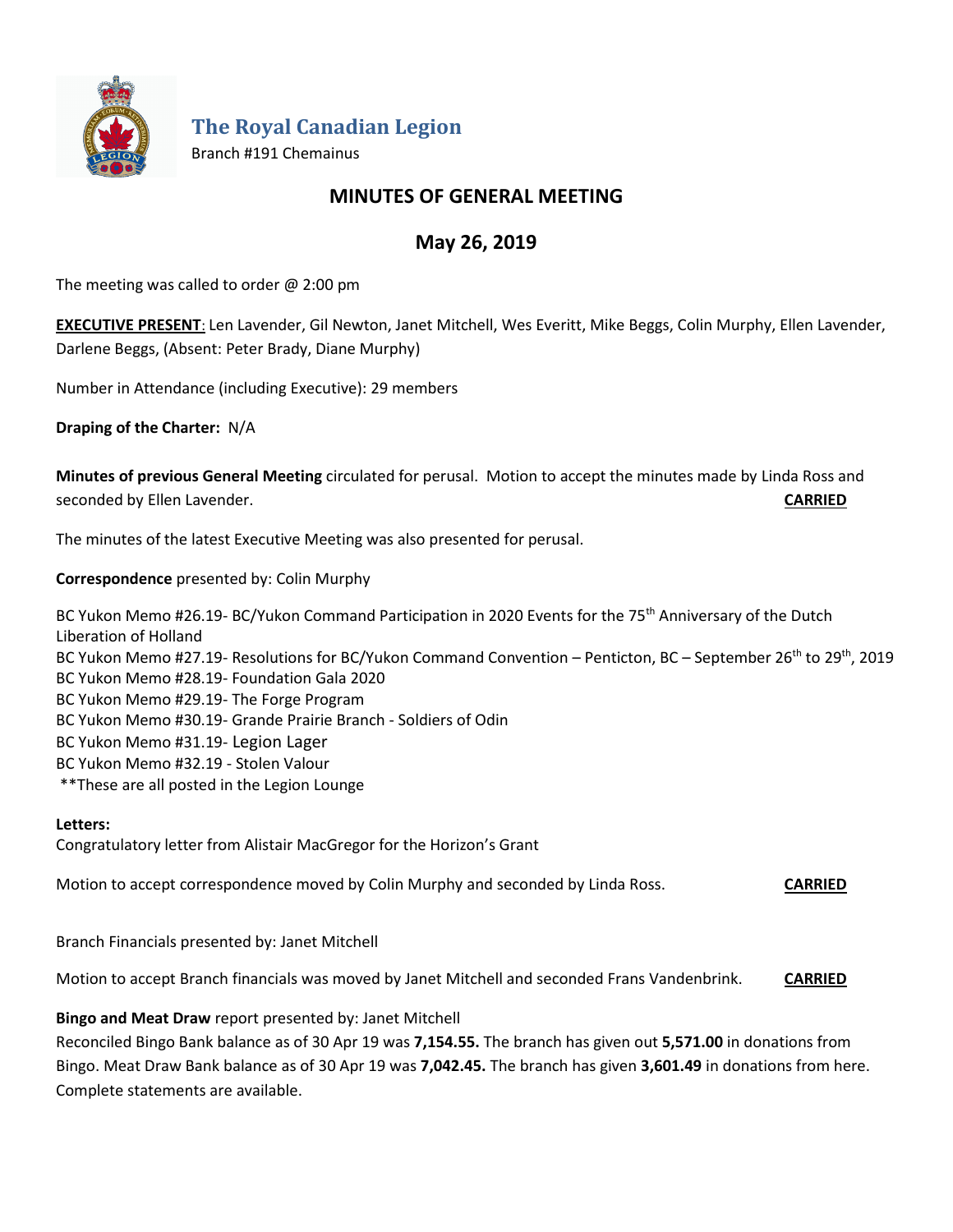A motion was made by Janet Mitchell to accept the Bingo and Meat Draw reports seconded by Darlene Beggs.

**Donations** presented by Janet Mitchell: RCSCC Admiral Mainguy - \$500.00 from Meat Draw Vancouver Island Crisis Society - \$500.00 from Bingo Chemainus Harvest House Food Bank- \$1000.00 from Meat Draw 257 Parallel Squadron - \$1000.00 from Bingo 205 Collishaw Canadian Air Cadets Squadron - \$1000.00 from Meat Draw Chemainus Secondary (PAC) – requesting need for PA system - \$1700.00 from Meat Draw Vancouver Island Compassion Dogs - \$500.00 from Bingo

Motioned by Janet Mitchell and seconded by Wes Everitt. **CARRIED**

## **COMMITTEE REPORTS**

#### **Membership** presented by Darlene Beggs

The following new and transferring applicants are presented for membership to the Branch:

• Jan Donaldson - Associate

Motioned by Darlene Beggs and seconded by Thistlethwaite to accept these new member. **CARRIED**

**PRO** presented by Colin Murphy – Nil Report

**Ways and Means** presented by Ellen Lavender: – Nil Report

Bar presented by Peter Brady – Janet reported that the prices at the bar were being reviewed and there would be raise in some prices coming this summer.

**House** presented by Gil Newton - The filters on the heat pumps were serviced. Thanks to Don Gatward and Peter Brady for assistance with the flag pole. Windows are supposed to be started on 29 May.

**Service Officer** presented by Mike Beggs – Nil Report

**Poppy** presented by Janet Mitchell – Will be starting up orders in Jun once the form arrive.

**Sick & Visiting** presented by Diane Murphy – Nil Report

**Youth & Sports** – Ron Thistlethwaite reported that the wind-up for the darts was held last night. We should put a bid in next year to host the wind-up banquet at the Branch.

**Sgt-at-Arms** presented by Wes Everitt – Entry form for Summer Parade submitted as well as invitations to other Legion Colour Party members

**Zone Report** presented by Wes Everitt - Wes reported on several items from Zone Meeting: New 12 week program for rehabilitation of medically released Veterans. Information Card left on lounge notice board. 2019 Branch Manual officially out. Some discussion about applying taxes to membership dues in the future, nothing official yet. Branch 7 is

**CARRIED**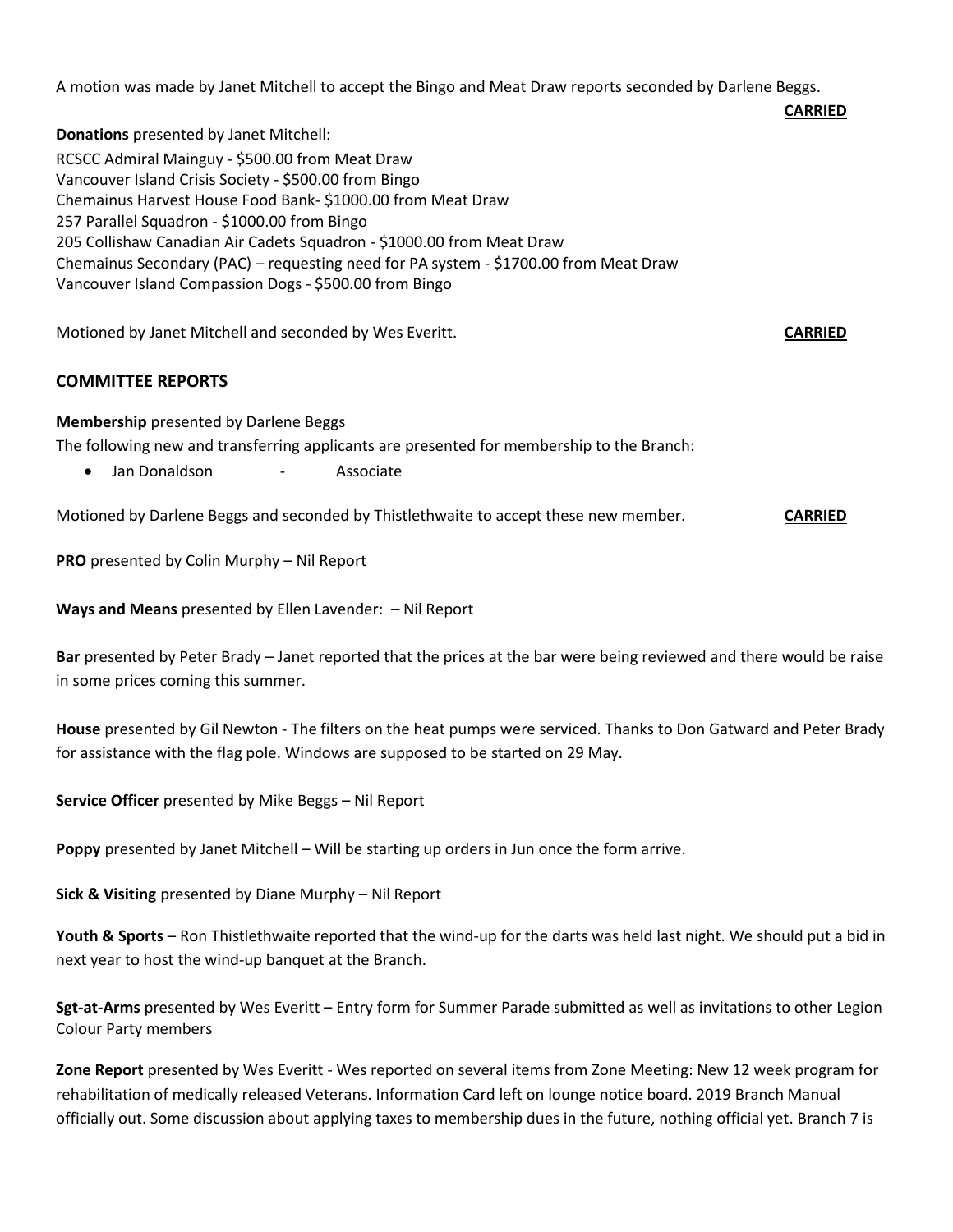closing in Jun and Pemberton Homes is housing information regarding assets. Potential changes in meeting dates for Zone could be forthcoming.

**Honours and Awards** presented by Wes Everitt - New Military Service Recognition Book deadline is the end of June.

Motion to accept Committee reports was moved by Marianne Palou and seconded by Gil Newton. **CARRIED**

### **OLD BUSINESS**

#### **NEW BUSINESS**

**Canteen Price Increases –** Canteen prices will be going up probably for 1 Jul, currently under review.

**Lounge Heat Pump -** 2 Estimates have been obtained, one more required to submit to Zone. Motion was presented by Gil Newton and seconded by Ron Thistlethwaite to purchase heat pump for the lounge once the lowest bidder has been determined. **CARRIED**

**Fraternal Order of the Eagles Aerie 4400 - \$10,000.00 donation in bank –** Janet Mitchell explained how this came to be. To be used for capital expenses for Branch. Looking for ideas from the membership. (**AI**)

**Increase Bursary amounts from \$700.00 to \$1000.00 –** Current bursary amounts have been stagnant for some time and it seems time to raise them. Janet tabled a motion to raise our three bursary amounts from \$700.00 to \$1000.00 seconded by Marianne Palou. **CARRIED**

**New Horizon's Grant in bank account –** Will be used for new windows starting in May

**Legion Week Grant -** \$700.00 received for assistance with Legion Week Jun 25. Will start arranging this. Looking for volunteers to lend a hand.

**June Meetings –** Some discussion about moving the Jun meeting because of the Canada Day weekend. Status quo prevails.

**Bylaws –** Greg Chisholm explained Notice of Motion (in Lounge) regarding the changes in bylaws and will be presenting recommendations at the next meeting for approval. See notice board for details. (**AI**)

**Chemainus Legion Dart Teams –** Two teams are once again looking for our support for 125.00 each and this will be done. Motion by Ron Thistlethwaite and seconded by Frans Vandenbrink that the Branch sponsors both teams at a cost of 125.00 per. **CARRIED**

#### **ELECTIONS**

The chair was turned over to Greg Chisholm (Nominating Chair) and committee members Ron Thistlethwaite and Dave Munro. The following was the result of these elections:

| President Nominees - Len Lavender<br>$1st$ Vice President Nominees – Mike Beggs | $\overline{\phantom{a}}$<br>$\qquad \qquad$ | Len Lavender by acclamation<br>Mike Beggs by acclamation |
|---------------------------------------------------------------------------------|---------------------------------------------|----------------------------------------------------------|
| $2nd$ Vice President Nominees – Colin Murphy                                    | $\overline{\phantom{a}}$                    | Colin Murphy by acclamation                              |
| Recording Secretary Nominees - Ellen Lavender                                   |                                             | Ellen Lavender by acclamation                            |
| Treasurer Nominees - Janet Mitchell                                             |                                             | Janet Mitchell by acclamation                            |